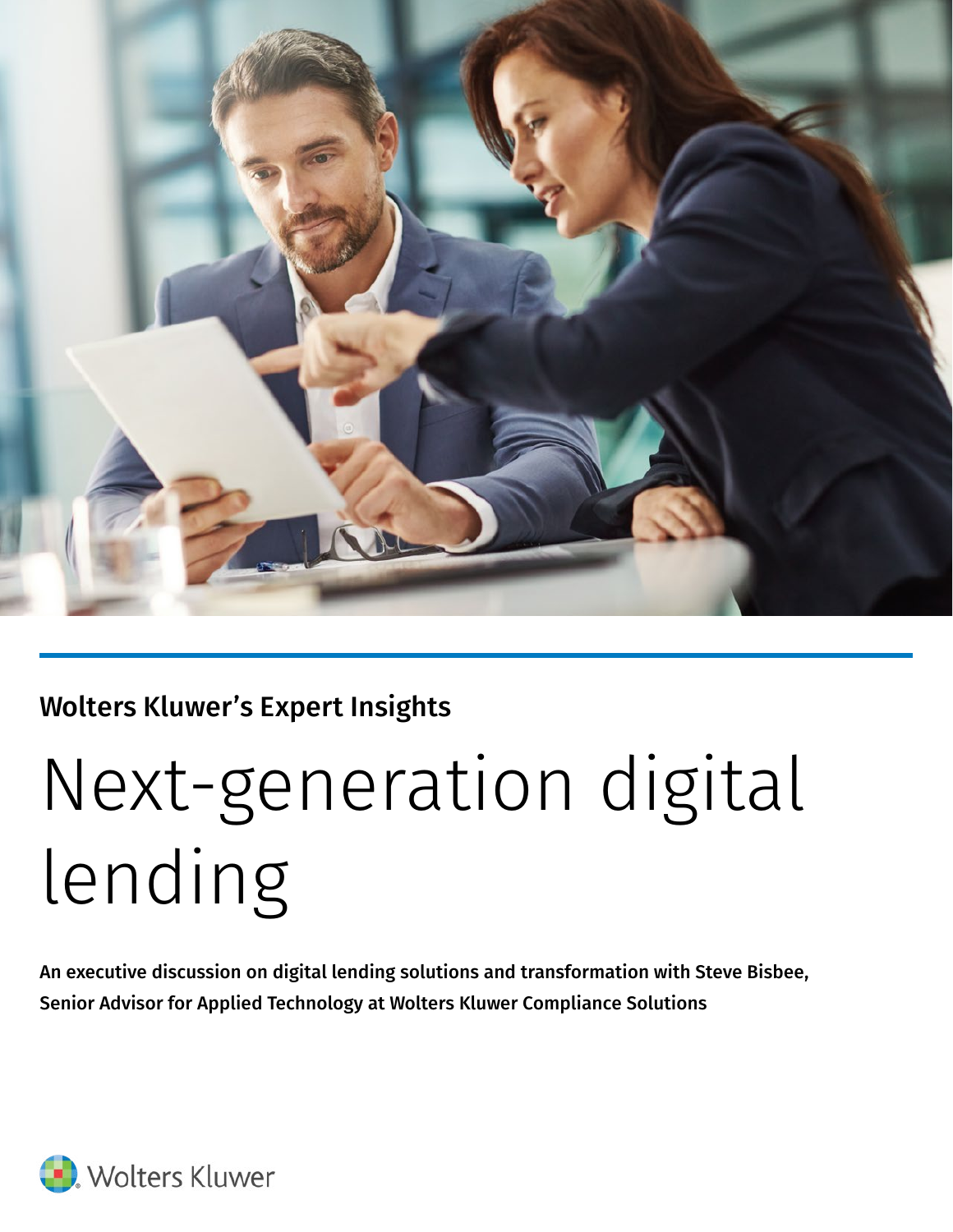

Learn how digital lending and the laws supporting it have changed the finance industry landscape for lenders and consumers alike

Digital lending is transforming traditional practices in the consumer finance industry and driving innovation in the financial technology (FinTech) sector. How did we get here? How are companies using digital technology to serve customers better? And what are the possibilities as digital lending technology and solutions mature?

Steve Bisbee, Senior Advisor for Applied Technology at Wolters Kluwer Compliance Solutions, provides his expert perspectives on digital lending. Steve is the founder of eOriginal, Inc., a leading solutions platform for creating, managing, and monetizing trusted digital loans. Wrapping digital business and legal processes in security technologies, eOriginal, Inc. minimizes the inefficiencies of paper-based transactions and was used to enable the first fullydigital mortgage, equipment lease, and international trade transactions. In 2020, eOriginal, Inc. was acquired by Wolters Kluwer to better support digital financial solutions worldwide.

*Now the digital option has become the preferred method of borrowing. For the majority of consumers, there will be no turning back.*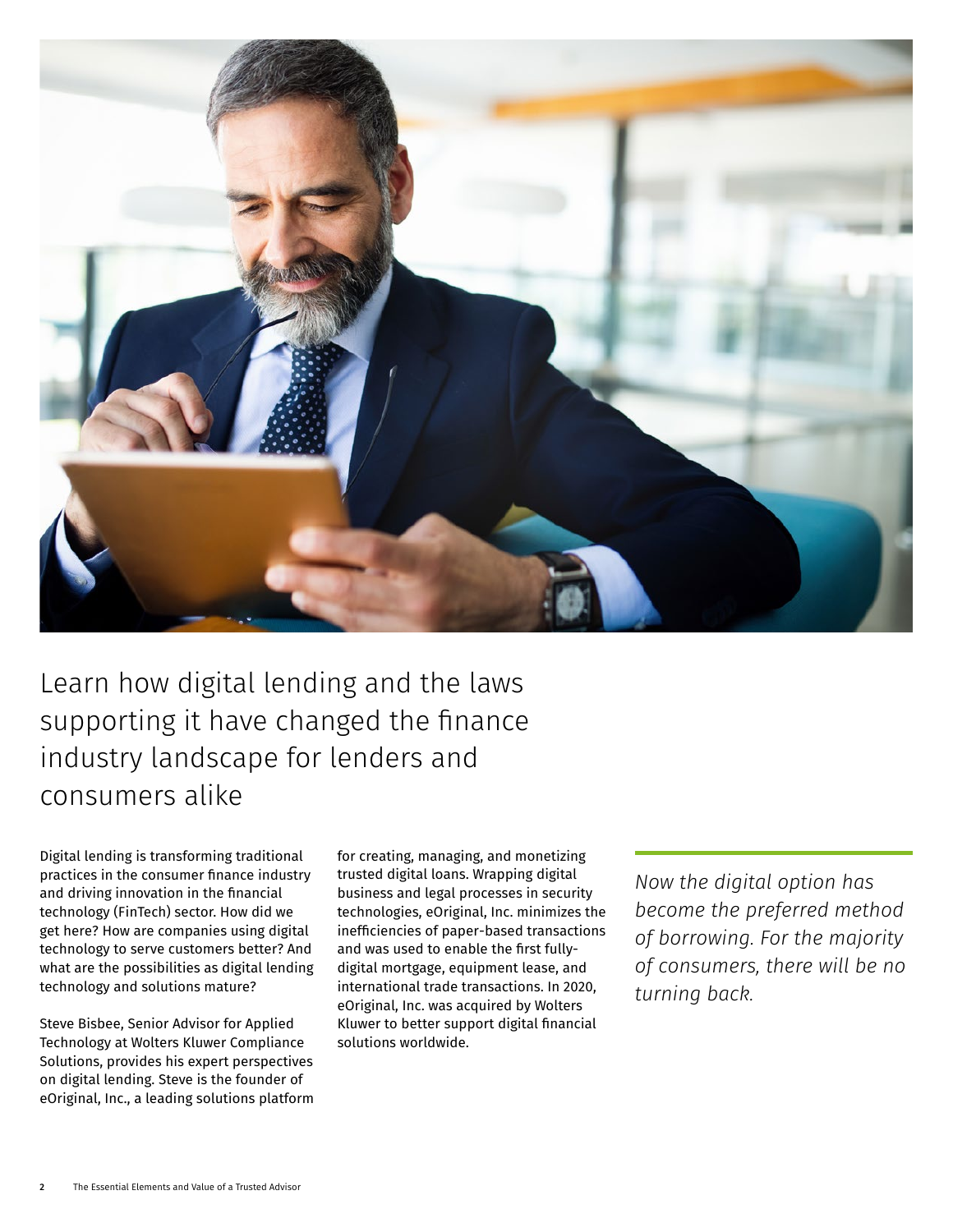

#### Q: Has digital technology fundamentally changed lending practices in the consumer finance industry?

Steve: The short answer is: yes. Until recently, the principal functions of the lending process hadn't really changed for years. There were tools to speed things along, but financial assets remained paper documents, signed and held by originating companies or those purchasing or investing in the loans for payment streams.

With the advent and growth of the Internet, there was a gradual realization that a platform for digital lending was possible. But first, the laws governing the treatment of these financial assets as negotiable instruments or securities had to be revised. The goal was to offer the same processes and protections for digital assets as those in a paper medium. Work began in the late 1990s with revisions and additions to the sections of the Uniform Commercial Code (UCC) applicable to different types of secured transactions. This work included an enabling model law available for states to

adopt, the Uniform Electronic Transactions Act (UETA). The Electronic Signatures in Global and National Commerce Act (ESIGN) was also enacted in 2000. The basic principle for all this enabling legislation and its progeny was simple: if you can do it on paper, you can do it digitally.

These laws and statutes defined standards for creating and signing digital agreements and records – and then transferring the rights to third parties. Important was the establishment of Safe Harbor provisions that require any digital asset that transfers those rights to be unique, identifiable, verifiable, unalterable without detection, distinguishable from all other assets, and that the secured party holding the beneficial interests in the digital asset needs to be identified. On the technology side, this called for a secure electronic signing process creating the loan agreement. It also called for an immutable record that certifies the creation of the asset and provides similarly unalterable digital chains of custody and evidence – a Digital Original® – and its management.

Initially, there was skepticism about getting this done. But there was also enormous potential for cost savings, workflow efficiencies, improved customer experiences, and lender process and compliance controls. This was particularly true for closing loans, aggregating them, and moving them to secondary markets – which enables loan originators to re-capitalize faster and accelerate lending cycles from consumer engagement, through closing and into capital markets. It also opened the market for innovators to reimagine lending.

But initially, the uptake was gradual. The "Big Bang" event for digital lending came with the COVID-19 pandemic. Suddenly, it was no longer feasible to transact in person. Fortunately, the legal and technical infrastructure existed for the wide adoption of remote, contactless transactions. Consumers loved it, and now the digital option has become the preferred method of borrowing. For the majority of consumers, there will be no turning back.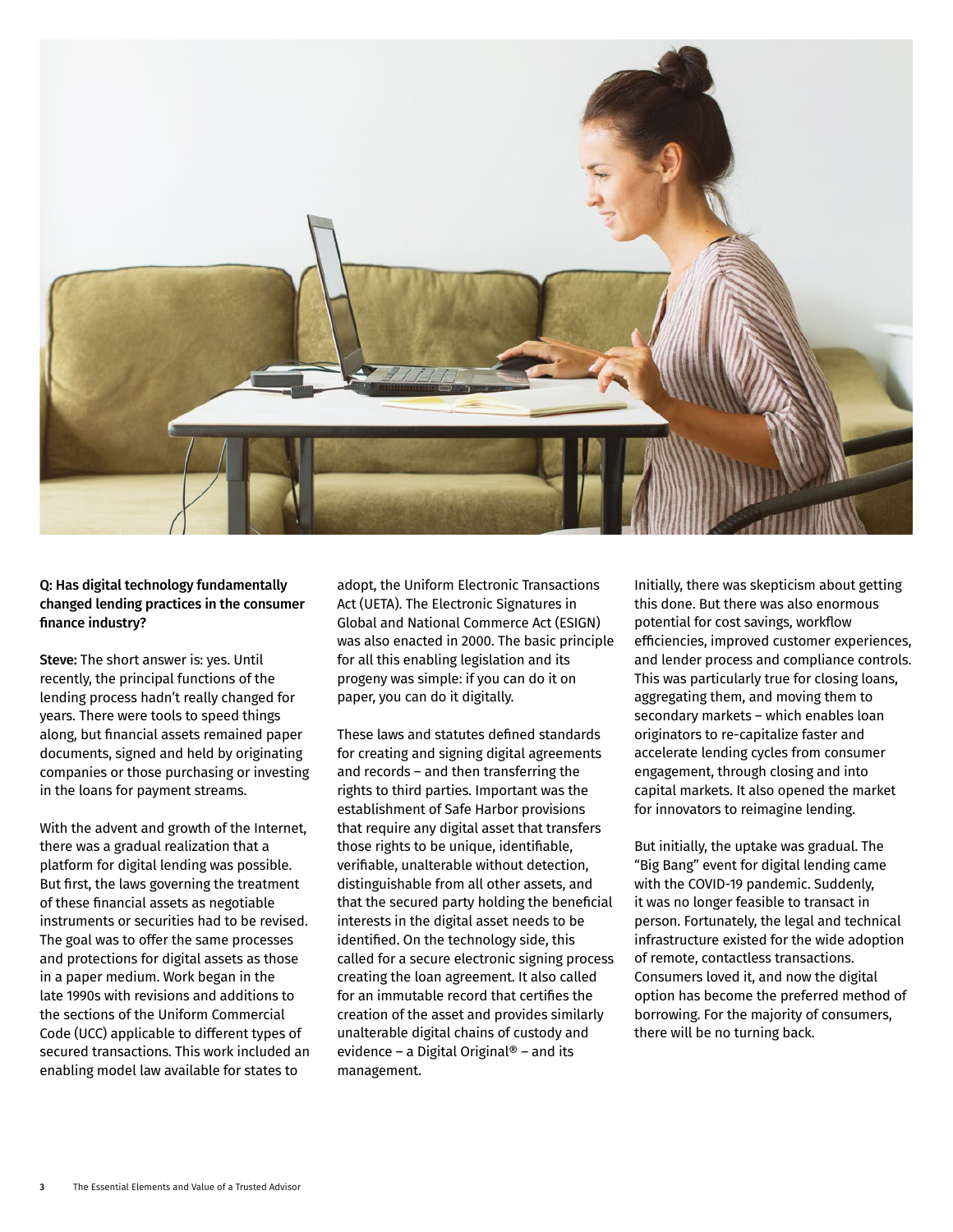Q: As digital lending has evolved, how have both the technology and business practices evolved? Where is this trending for the future?

Steve: A lot of the digital lending evolution has to do with building digital business processes to comply with the applicable laws, statutes, and regulations.

The first generation of digital lending focused on loan origination. Traditionally, this required face-to-face meetings to determine creditworthiness. Today, with so much of the relevant information available digitally, origination is increasingly automated, though confirming identity is always critical. Increasingly, you can do the entire process on your computer or even your phone. This has dramatically improved access to credit. Even if you're among the unbanked, you can now establish credit and gain access to the money you need.

The second generation of digital lending has focused on execution and the customer experience – with technologies like remote online notary (RON) and eSignature for verification and self-service workflows to push processes along. For example, you can now schedule post-credit events including appraisals and fully digital closings. All of this is tracked for compliance and all documentation is managed remotely and shared between borrower and lender.

Now we're in the third generation of digital lending – the effort to link the various aspects of the process together on a single platform for a compliant, seamless process. In traditional consumer lending, the process is sequential, with a handoff from one participant to the next – from origination to asset monetization in the secondary markets, with many steps in between.

Today, with platforms that have greater awareness of the end-to-end process, you can move out of sequence with the understanding that compliance is monitored throughout the process and the appropriate data and documents are all kept and managed in one place. The result is a smoother, faster process with fewer bottlenecks. For example, we currently have finance companies on the Wolters Kluwer eOriginal® platform who manage a "flow securitization" process on a dramatically faster timeline. This involves preparing securities offerings, engaging with all required participants, getting rated by a recognized agency, and finalizing the close – all done in a matter of weeks rather than months. Other financial institutions are able to execute the secondary market collateralization funding processes on a next-day basis. The capital efficiencies are dramatically improved.

### The generations of digital lending

![](_page_3_Figure_7.jpeg)

#### First generation:

- Focus on loan origination • Use of available data
- online to determine creditworthiness
- Improved access to credit for consumers

![](_page_3_Picture_12.jpeg)

#### Second generation:

- Focus on execution and customer experience
- Technologies for RON and eSignature
- Self-service workflows with tracking for full compliance

![](_page_3_Picture_17.jpeg)

#### Third generation:

- Focus on platforms that support compliant, seamless end-to-end loan processes
- Ability to move out of sequence with centralized data
- Smoother, faster processes – with no need to reinvent the wheel